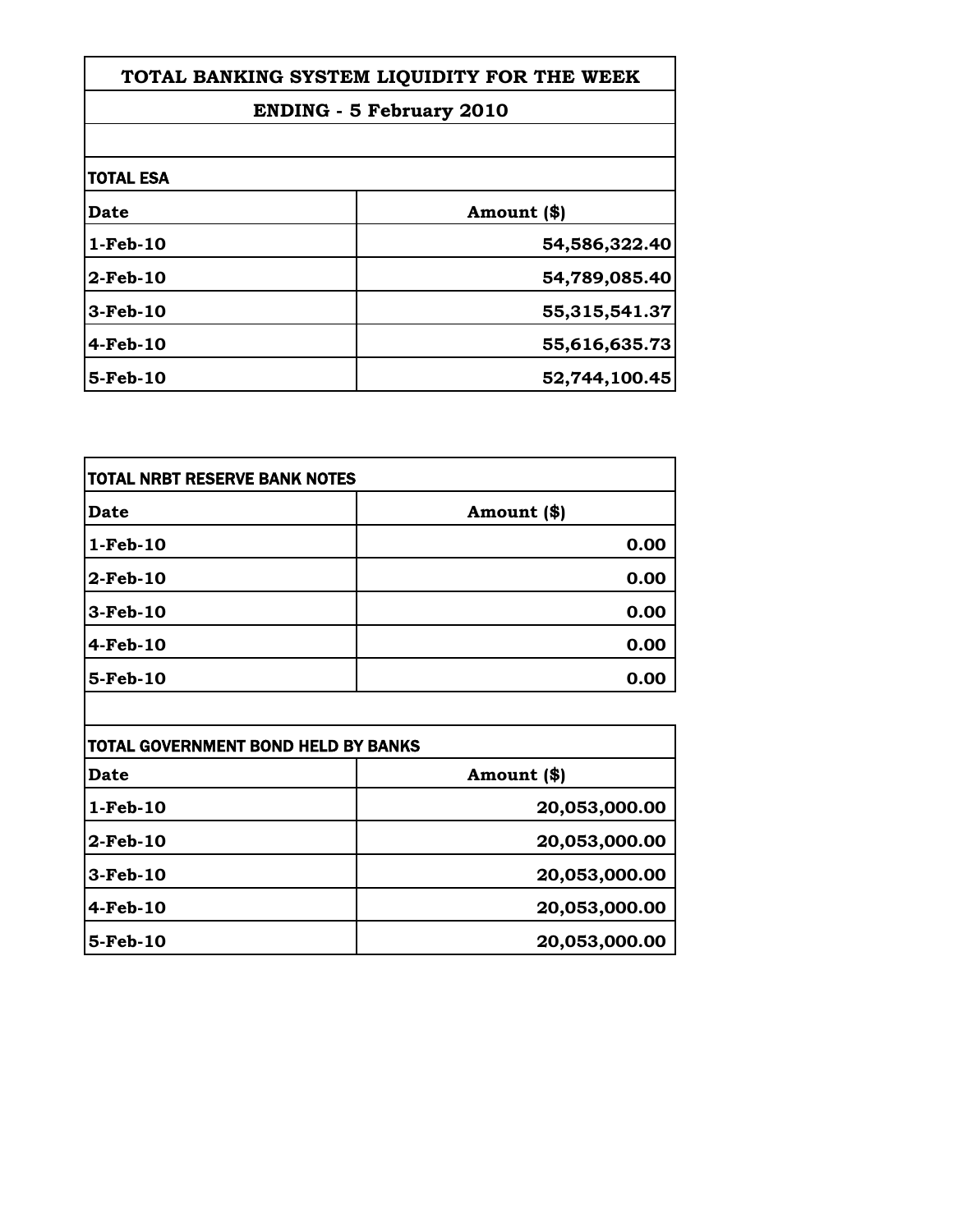| TOTAL BANKING SYSTEM LIQUIDITY FOR THE WEEK |               |
|---------------------------------------------|---------------|
| <b>ENDING - 12 February 2010</b>            |               |
|                                             |               |
| <b>TOTAL ESA</b>                            |               |
| <b>Date</b>                                 | Amount (\$)   |
| 8-Feb-10                                    | 52,874,050.45 |
| $9-Feb-10$                                  | 52,798,842.23 |
| $10$ -Feb- $10$                             | 52,981,931.49 |
| $11-Feb-10$                                 | 53,504,104.62 |
| 12-Feb-10                                   | 53,316,028.94 |

| <b>TOTAL NRBT RESERVE BANK NOTES</b> |             |
|--------------------------------------|-------------|
| <b>Date</b>                          | Amount (\$) |
| $8$ -Feb-10                          | 0.00        |
| $9$ -Feb-10                          | 0.00        |
| 10-Feb-10                            | 0.00        |
| 11-Feb-10                            | 0.00        |
| $12$ -Feb- $10$                      | 0.00        |

| <b>TOTAL GOVERNMENT BOND HELD BY BANKS</b> |               |
|--------------------------------------------|---------------|
| Date                                       | Amount (\$)   |
| 8-Feb-10                                   | 20,053,000.00 |
| 9-Feb-10                                   | 20,053,000.00 |
| 10-Feb-10                                  | 20,053,000.00 |
| 11-Feb-10                                  | 20,053,000.00 |
| 12-Feb-10                                  | 20,053,000.00 |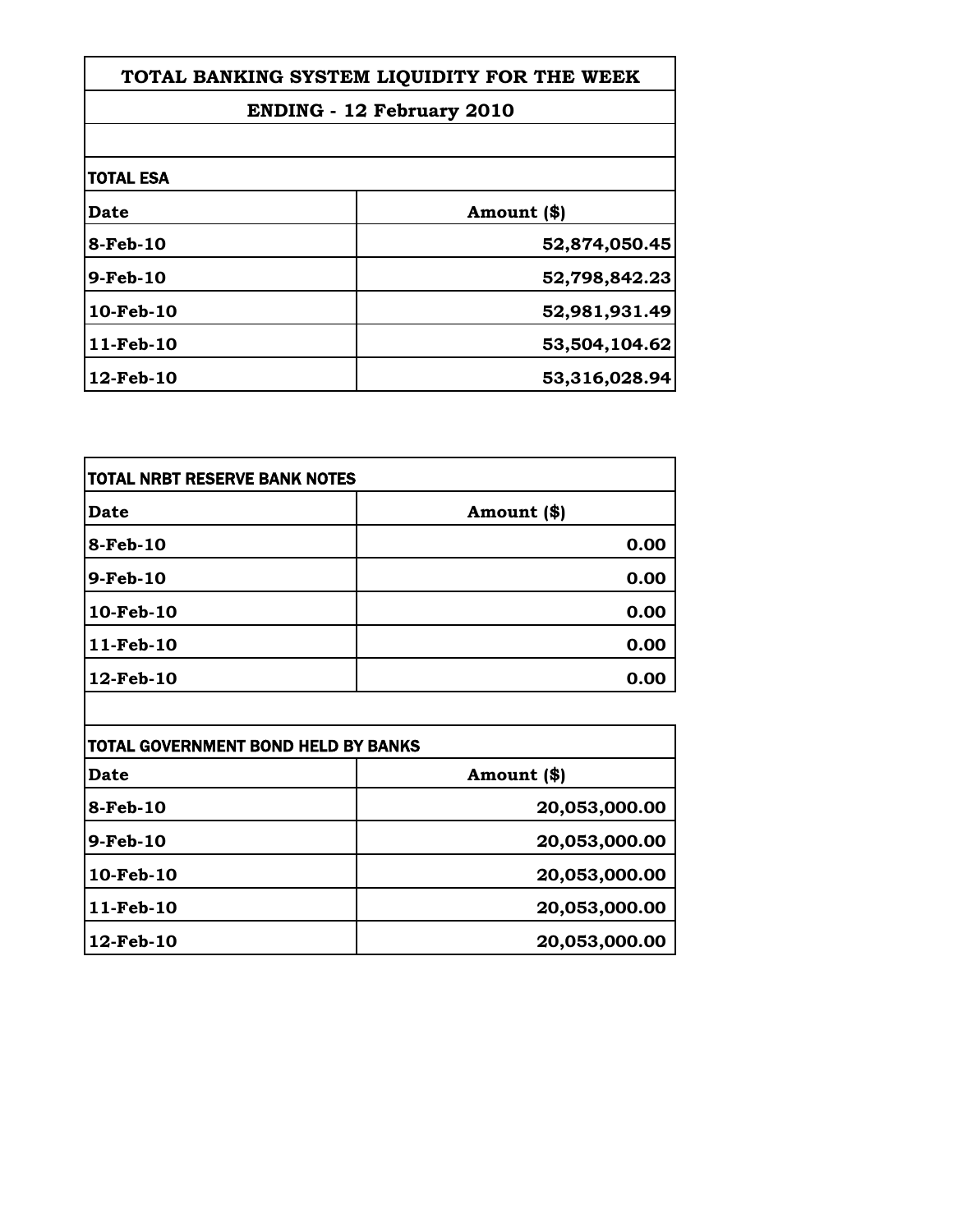| TOTAL BANKING SYSTEM LIQUIDITY FOR THE WEEK<br><b>ENDING - 19 February 2010</b> |               |
|---------------------------------------------------------------------------------|---------------|
|                                                                                 |               |
| <b>TOTAL ESA</b>                                                                |               |
| Date                                                                            | Amount (\$)   |
| 17-Feb-10                                                                       | 52,632,390.93 |
| 18-Feb-10                                                                       | 52,655,771.35 |
| 19-Feb-10                                                                       | 49,667,382.93 |

| <b>TOTAL NRBT RESERVE BANK NOTES</b> |             |
|--------------------------------------|-------------|
| <b>Date</b>                          | Amount (\$) |
| 17-Feb-10                            | 0.00        |
| $18$ -Feb-10                         | 0.00        |
| 19-Feb-10                            | 0.00        |
|                                      |             |

| <b>TOTAL GOVERNMENT BOND HELD BY BANKS</b> |               |
|--------------------------------------------|---------------|
| <b>Date</b>                                | Amount (\$)   |
| 17-Feb-10                                  | 20,053,000.00 |
| 18-Feb-10                                  | 20,053,000.00 |
| 19-Feb-10                                  | 20,053,000.00 |